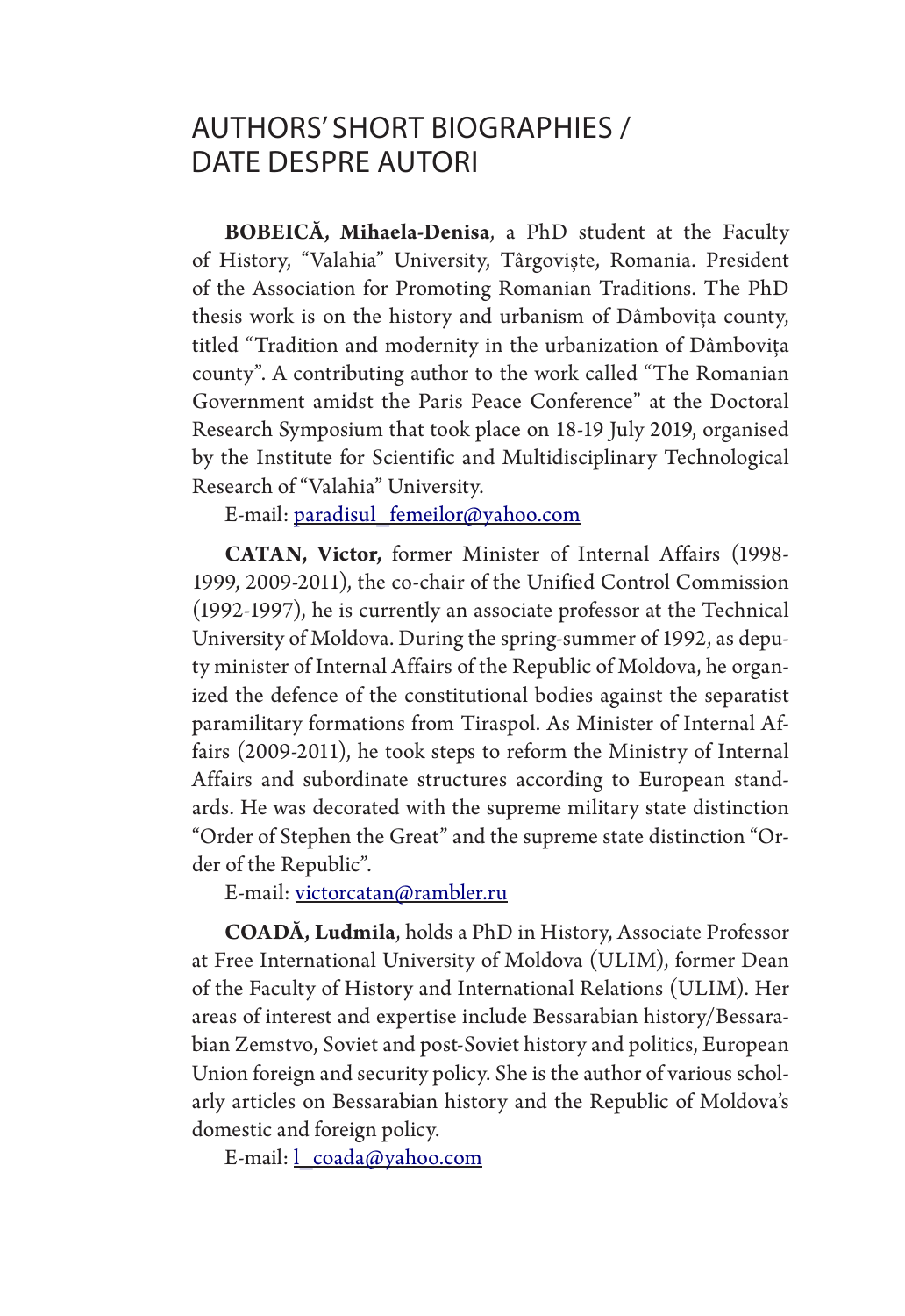**CORNEANU, Constantin**, holds a PhD in history since May 25, 2003, with the thesis work on geopolitical situation of Romania during the Second World War. He graduated from the Faculty of History of the University of Bucharest (the graduating class of 1994) and the National Defence College (the graduating class of 1998). He was an adviser for the Romanian Government Office for Relations with the Republic of Moldova (2004-2007) and a journalist for the Press Trust of the Ministry of National Defence within the TV Pro-Patria and "Observatorul Militar" newsrooms. He has over 15 years of experience in the field of international relation analysis, his area of expertise including foreign affairs and security policies, especially in the former Soviet region, as well as the relation between the Republic of Moldova and Romania. As an author, he published the following works: *Sub povara marilor decizii (The Burden of Great Decisions),* firstly edited by Editura Scripta, Bucharest, 2007, 591 p., *Victorie însângerată. Decembrie 1989* (*Bloody Victory. December 1989*)**,** edited by Editura Cetatea de Scaun, Târgovişte, 2014, 736 p.), Between August 17, 2018 – May 27, 2019, he served as Deputy Director of the Institute of the Romanian Revolution of December 1989 (IRRD 1989) and, later, as Scientific Director of IRRD 1989 (June 1 – December 31, 2019). Since January 2020, he is the editorin-chief of the magazine "Enigmas of History".

E-mail: costycorneanu71@gmail.com

**DAVYDENKO, Aleksandr G.**, the president of the International Association of Officers of Special Divisions for Combating Organized Crime "CENTRE", Kiev, Ukraine. He graduated from Dneprodzerzhinsk Industrial Institute in 1980, and from Kyiv High School of Ministry of Interior of USSR in 1988. In 1981-1988, he worked at the Service of the Criminal Investigations. Started as a Criminal Investigations Officer of Special Commandant, and advanced to the Detective Officer of the Detective Department of Dnipropetrovsk Regional HQ of Ministry of Interior of Ukraine. In 1988-1998 - service in the Criminal Investigations - started as the Detective Officer and promoted to the position of the Deputy Chief of Special Department for combating organized crime in Dnipropetrovsk Regional HQ of Ministry of Interior of Ukraine. In 1993, he was one of the members of the Working Team on drafting the Law of Ukraine "On the institutional framework of the fight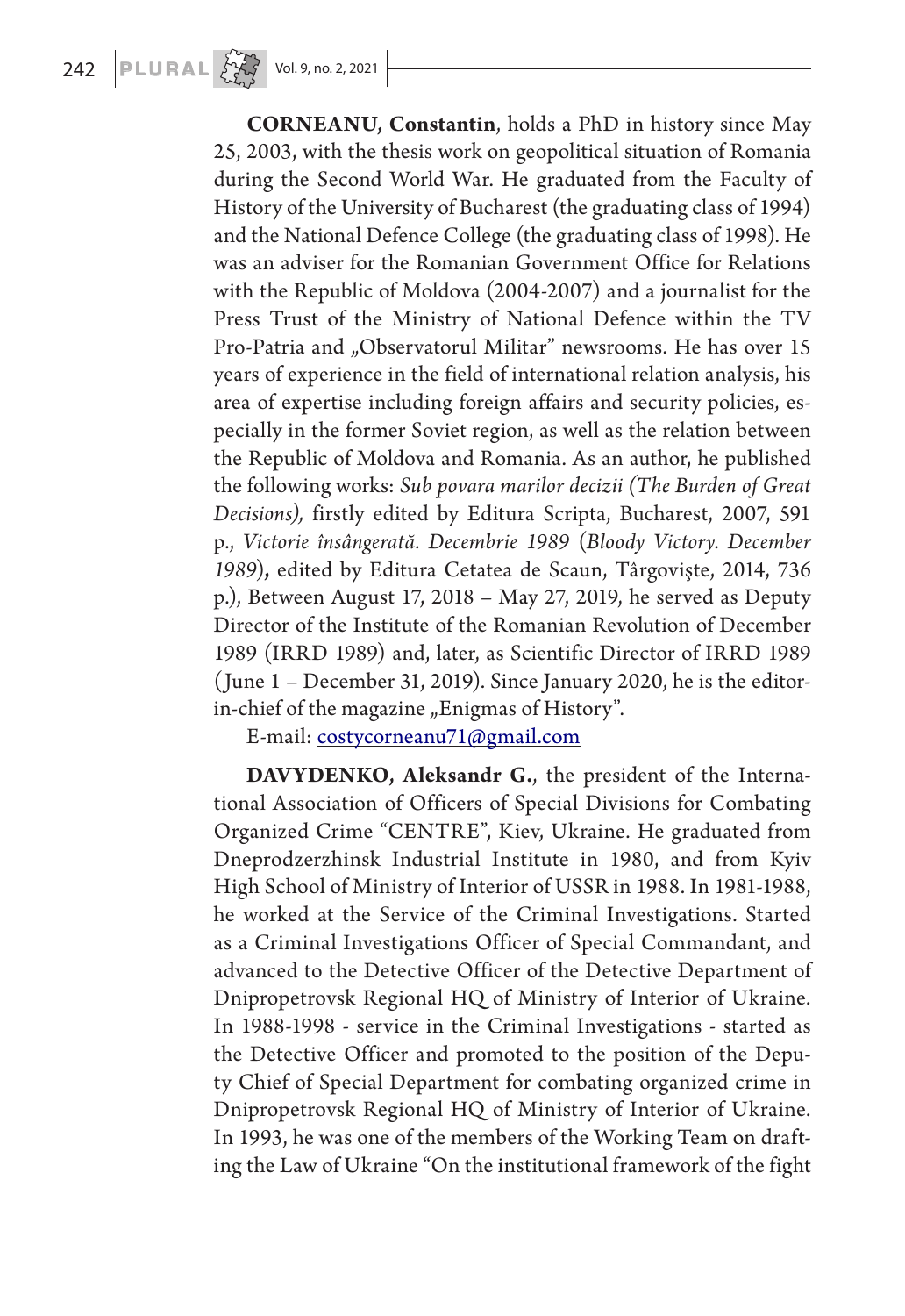against organized crime". In 1995, he served internship at the US Federal Bureau of Investigations for the creation of the National Bureau of Investigations in Ukraine. In 1995-1998 - member of the Working Group of the Presidential Administration to establish a National Bureau of Investigations in Ukraine. In 1998-1999 - Deputy Head of the Department of the Director of the National Bureau of Investigation of the Service of Ukraine. In 1998 - member of the Writing Team to design the draft Law of Ukraine "On the National Bureau of Investigations of Ukraine". In 1999-2000, an Assistant to the Prime Minister of Ukraine within the Cabinet of Ministers of Ukraine. Since 2000, he is the president of the International Association of Officers of Special Divisions for combating organized crime "CENTRE".

## E-mail: assoc.centre@gmail.com

**ENACHI, Valentina,** doctor of history, associate professor. Scientific publications in the field of media communication, history of culture, intercultural communication and media studies, author of textbooks, 40 scientific articles from the Republic of Moldova, the USA, Romania, Germany and Ukraine. Participant in congresses and scientific forums in the country and abroad. Recent publications: *Enachi V. The values of humanism and transhumanism approached in the press of the Republic of Moldova* in «Convergențe spirituale Iași-Chișinău", no.16-17, 2020 Iași, Universitatea Apollonia, p.1 31-141; *The female imaginary in the media context; Reflections on moral values in the Moldovan press* in ''Patrimoniul cultural: cercetare și valorificare. Culegere de studii". Ursu V., Lisnic An. (coord.), Ch.: "Garomont Studio", 2018, pp. 326-333; *The values of the Soviet propaganda from the Moldovan SSR in the 70s of the 20th century* in ''Promovarea valorilor sociale în contextul integrării europene''. Resp. Ceban Cristina. Ch. : Topografia Lira, 2018, p. 294-304.

E-mail: valentina\_enachi@yahoo.com

**LAVRIC, Aurelian,** as an employee of the Agency for Military Science and Memory, Department of Strategic Defence and Security Studies, he is working on a post-doctoral thesis in the field of Political Sciences and International Relations, with the topic "The Republic of Moldova in the context of evolution of the geopolitical space". The most recent publications: *Moldova in the context of the EU's Eastern Neighborhood: the problem of the regional security archi-*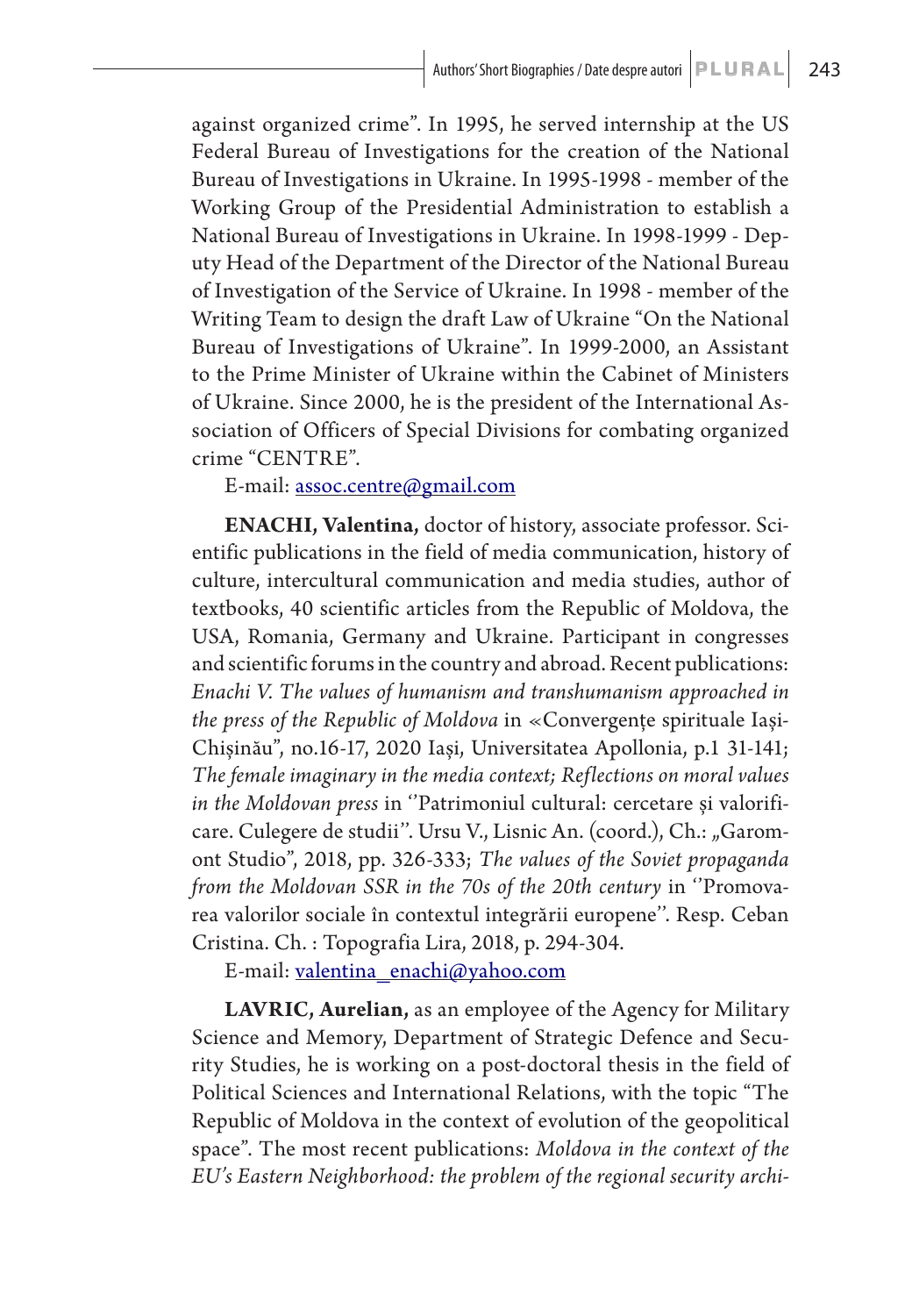*tecture*. // Studia Securitatis, Sibiu, Romania, no. 1/2017, p. 32-43; *Transnistrian conflict in the context of Russia – West contradictions* // Anuarul Laboratorului pentru analiza conflictului transnistrean, no. 1/2017, Sibiu, Romania, p. 41-45; *Difficulties of the Integration of the Russian-Speaking Community in the Republic of Moldova: Consequences on National Security* // International Journal of Communication Research, Iasi, Romania, Jul-Sep. 2017, Vol. 7 Issue 2, p. 177-183; *Information security of the Republic of Moldova in the context of Russia – West contradictions International* // Journal of Communication Research, vol. 9, issue 2, April/June 2019, Iasi, Romania, p. 107-112; *The reform of the armed forces of the Republic of Moldova in order to ensure the resilience of the national defence system* [in Romanian] // Revista Militară, no. 2/2018, p. 41-47; *The Role of the Intercultural Dialogue in preventing Separatism at the EU Eastern Border*: *the Moldovan Cas* // The Image of the Other in the European Intercultural Dialogue, (Dana PANTEA, Ioan HORGA, Mircea BRIE, coordinators), Oradea, 2017, Romania; *Separatist state formations without international community recognition – instruments in the context of hybrid warfare* // International Scientific Conference Strategies XXI. Complexity and dynamics of the security environment, Bucharest, 2019, p. 28-40.

E-mail: aurushelios@gmail.com

**MELINTEI, Mihai,** has a doctor's degree from "Lucian Blaga" University of Sibiu, Romania and he is doing research on the Eurasian space, and the study of geopolitical transformations, contradictions, crises and conflicts in the post-Soviet space / Eastern Europe, are part of his scientific concerns as well. Among the contributions in the field of research to the study of conflicts in the post-Soviet space, can be listed the activity of the Laboratory for the Transnistrian Conflict Analysis (LACT) – a research program of the Center for Research in Political Science, International Relations and European Studies (the research institution of the Department of International Relations, Political Science and Security Studies - Faculty of Socio-Human Sciences of the "Lucian Blaga" University of Sibiu), writing the monograph *Chronology of the Transnistrian Conflict, annotated bibliographically (with Russian version), Armanis Publishing House, Sibiu, 2018*, and publication of scientific articles. The most recent published articles are: *The telecommunications issue in the Transnistrian conflict settlement process*, *Yearbook of the Laboratory for Transnistrian Conflict Analysis*, Vol. IV, no.1, Sibiu, 2020; *Aspects of religious identity in the Transnistrian region. Retrospectives and perspective*, *Yearbook of the Laboratory for Transnistrian Conflict Analysis*, Vol. IV, no.1, Sibiu, 2020 (co-author Marius Șpechea); *The Relationships Between Russia and the West in the New International Context*, *Vestnik Uchenykhov - Mezhdunarodnikov*, Diplo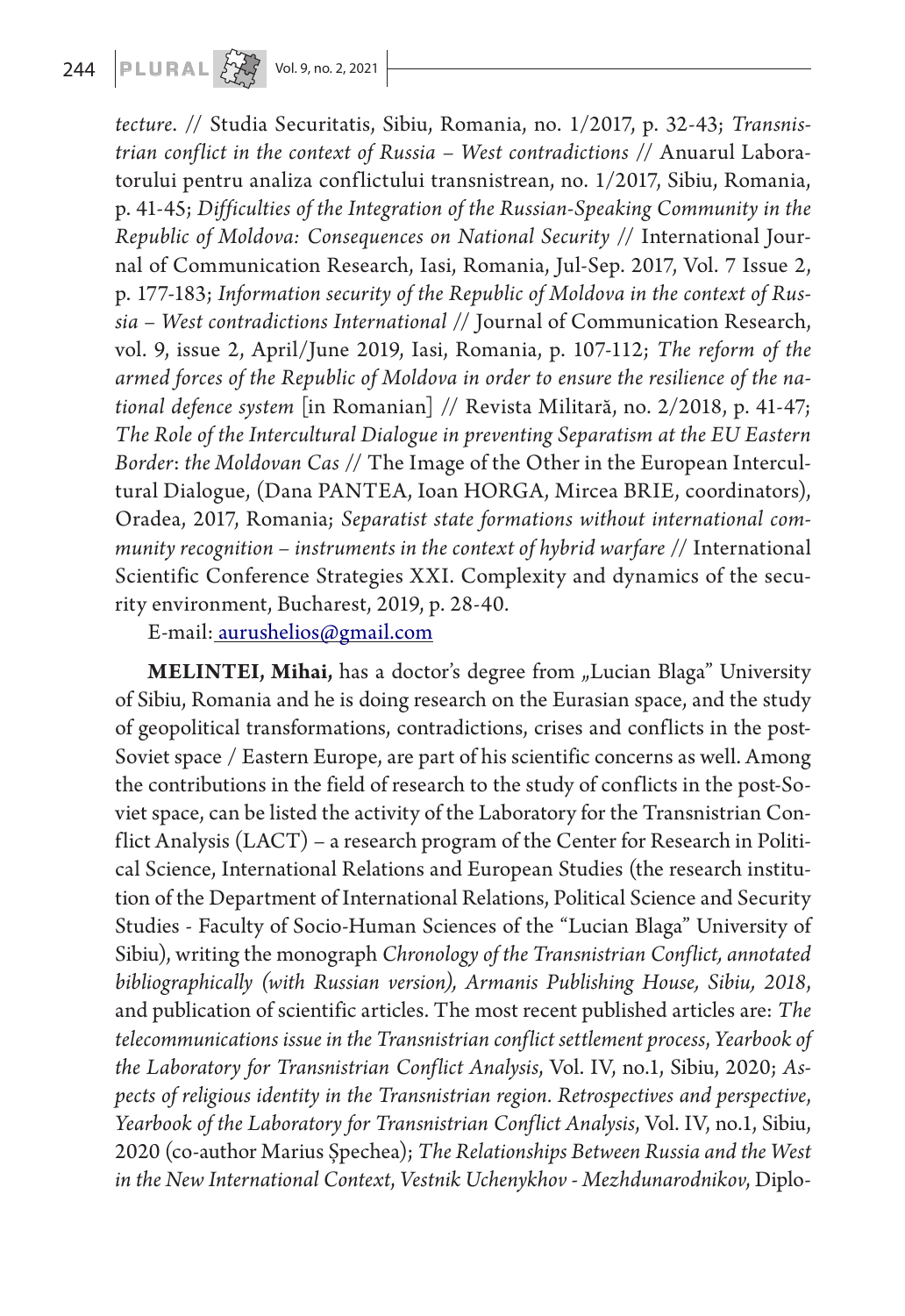matic Academy of the Russian Ministry of Foreign Affairs, no. 4 (14), Moscow, 2020; *Foreign policy directions and instruments of the Russian Federation in the Transnistrian issue, Yearbook of the Laboratory for Transnistrian Conflict Analysis*, Vol. III, no.1, Sibiu, 2019.

E-mail: mihai.melintei@gmail.com

**MITRU, Alexandru,** is a professor of history in pre-university education and a PhD student in the field of history at the Doctoral School at Valahia Târgoviște University. He has been a member of the Romanian Society of Historical Sciences since 1998 and a school inspector, for the history field, within the Dâmbovița County School Inspectorate. He participated with his papers in numerous scientific communication sessions and published articles and studies in specialized publications. The main areas of interest are: educational policies, Bessarabian and Bukovinian refugees and the Holocaust.

E-mail: alexandrumitru@yahoo.com

**MUSTEAȚĂ, Sergiu,** is currently a Professor at the History and Geography Department of "Ion Creangă" State Pedagogical University of Moldova. He is the author of 8 monographs and more than 300 articles on history, archaeology, cultural heritage preservation and textbooks analysis. The most recent work is *Anul 1918 în emisiunile Europei Libere (1955-1991)*, Chișinău: Editura ARC, 2018; *Noi despre vecini şi vecinii despre noi. Manualele de istorie în Republica Moldova, România şi Ucraina*, Târgoviște: Cetatea de Scaun, 2018 and D. Cimpoieșu, S. Musteaţă, *BASARABIA LA UN SECOL DE LA MA-REA UNIRE. O istorie politică a Republicii Moldova (1991-2018)*, Târgoviște: Cetatea de Scaun, 2018, 308 p. He is the editor of two monograph series – ANTIM monographs and *Unknown Documents and Histories* (25 volumes published), and the editor of the young historians' annual journal (14 volumes published). He delivers over 20 presentations and public lectures in various academic centres around the world every year. Hence, in the recent years, he has been a visiting scholar and a visiting professor in many universities in the US, Germany, Romania, Sweden, etc.

E-mail: sergiu\_musteata@yahoo.com

**NOROC, Alexandru** is a scientific researcher within the Agency for Military Science and Memory of the Ministry of Defense of the Republic of Moldova. Member of the Association of Military Historians. His major academic interests are recent history and military history of the Republic of Moldova. Among his recent works are Cojocaru Gh., Ciobanu V., Balan Gh., Noroc Al., Chirilenco Al., *Omagiu și recunoștință: În memoria eroilor căzuți în luptele de la Nistru*, Chișinău: Bons Offices, 2017, and Noroc L., Al. Noroc, "Mass-media, metode de influență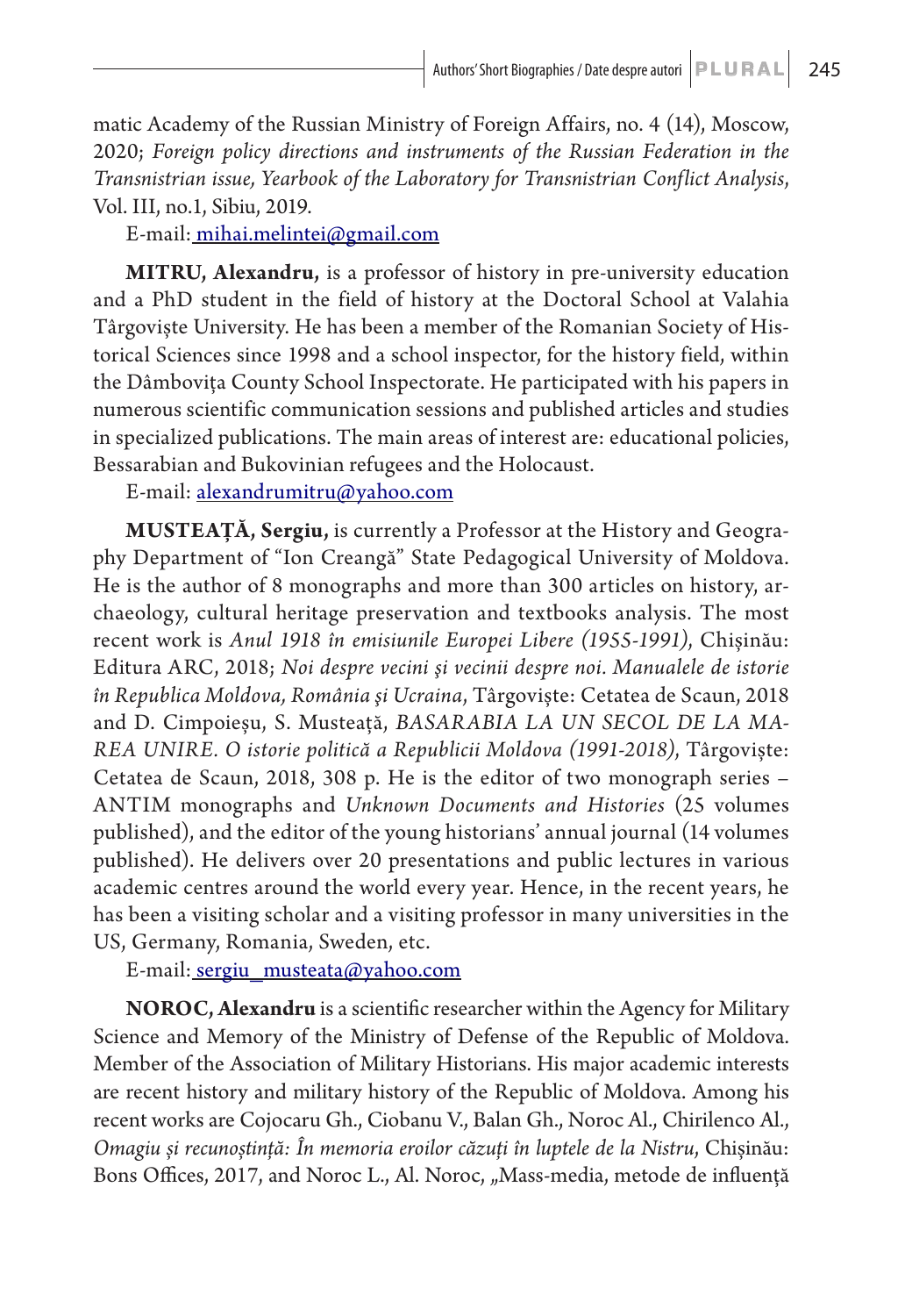versus dreptul la informare și formarea gândirii critice", *Educația în spiritual valorilor naționale și universal din perspective dialogului pedagogic*, Chișinău: UPS "Ion Creangă", Garamond Studio, 2020, 403-412.

E-mail: alexandrunoroc1969@gmail.com

**NOROC, Larisa** Ph.D., head of the History and Geography Department, Faculty of Philology and History of the "Ion Creangă" State Pedagogical University of Moldova. She is the author of more 60 scientific publications. Her major academic interests are Culture of Bessarabia in 1918-1940, political history.

E-mail: larisa.noroc@gmail.com

**POSTICA, Alexandru,** is an Adviser for Strategic Development within the Public Association "Promo LEX" and also a scientific researcher at the Institute of Legal and Political Research of the Republic of Moldova. He worked as Director of the Human Rights Program of the Public Association "Promo LEX" for 18 years. Alexandru Postica was the pleading lawyer before the Grand Chamber of the European Court of Human Rights in the case of Catan and others against Moldova and Russia (January 25, 2012), he was also the pleading lawyer in the case of Mozer v. Moldova and Russia before the Grand Chamber of the ECtHR (04.02.2015). Together with the team of the Promo LEX Association, he represented the plaintiffs before the ECtHR in over 90 cases, in over 70 out of them, the ECtHR already issues decisions in favor or the plaintiffs regarding the violation of human rights in the Transnistrian region. The most relevant cases won before the ECtHR together with the Promo LEX team are: the case of Catan and others, Moldova and Russia (the cause of Romanian language schools in the Transnistrian region); Mozer v. Moldova and Russia (reference case on detention conditions in the region and illegal arrest); The case of Sandu and others against Moldova and Russia (case regarding the violation of the property right of over 1600 applicants from Dubasari district of Moldova); Pisari against Moldova and Russia (the case of the murder of a young man by a soldier of the Russian peacekeeping forces in 2012). He is the author and co-author of several research and reports in the field of human rights.

E-mail: alexpostica1@gmail.com

**PRISAC, Lidia**, doctor of history, senior scientific researcher, Institute of Cultural Heritage, Ministry of Education, Culture and Research. Areas of concern: recent history of the Republic of Moldova, history of national / ethnic minorities, history of the Armenian community, interethnic relations in the (ex) Soviet space; addressing the Transnistrian dispute; daily life in Soviet Moldova, the history of science and education.

E-mail: lidiaprisac@yahoo.com